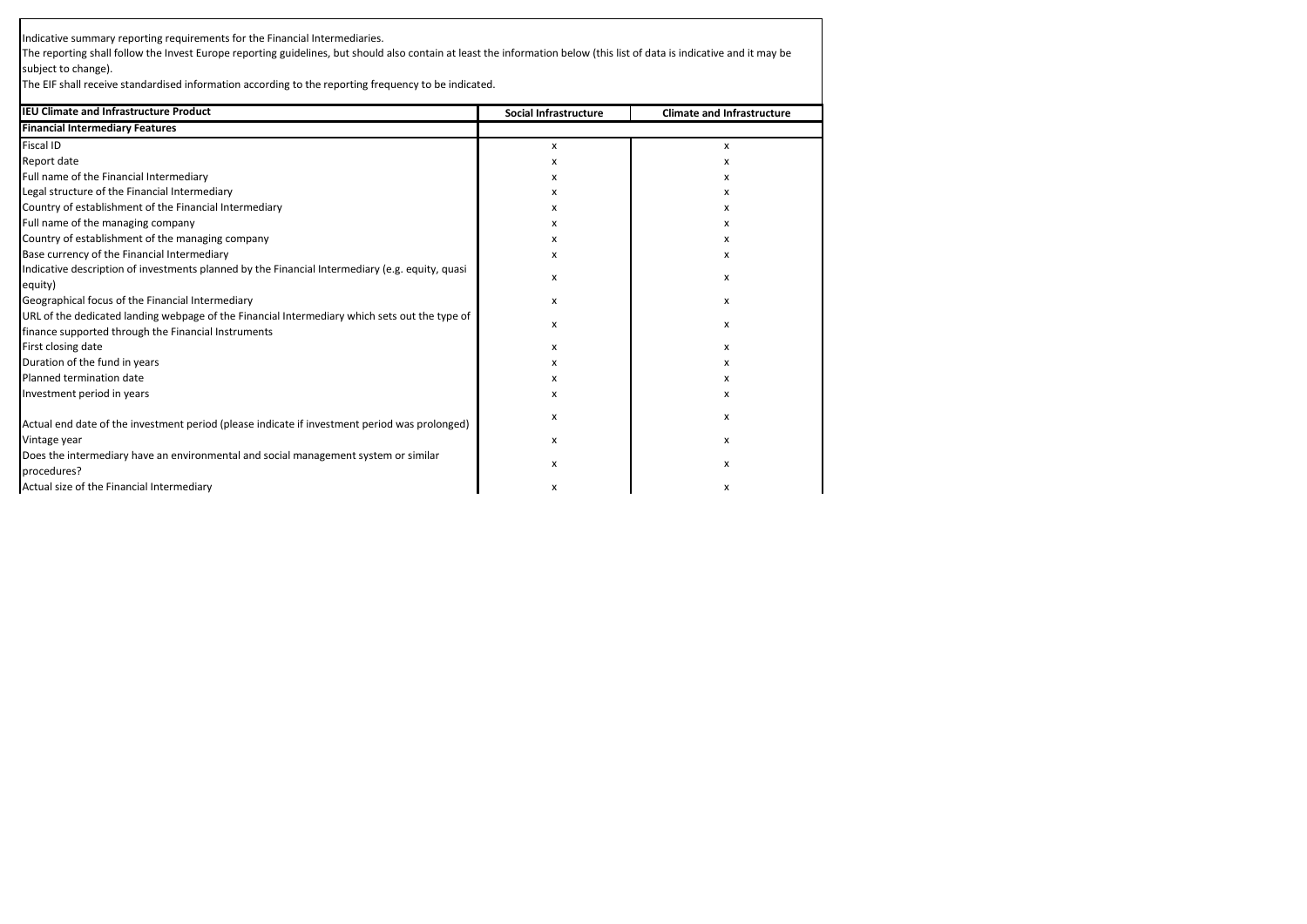| <b>IEU Climate and Infrastructure Product</b>                                                    | Social Infrastructure | <b>Climate and Infrastructure</b> |
|--------------------------------------------------------------------------------------------------|-----------------------|-----------------------------------|
| 1.1a EIF/EIB own resources, invested at own risk and excluding public parts of mandates          |                       |                                   |
| 1.1b EIF/EIB through EC funding                                                                  |                       |                                   |
| 1.1c EIF through public parts of other mandates                                                  |                       |                                   |
| 1.2a (majority privately owned) Financial Institutions investing at own risk and from own        |                       |                                   |
| resources                                                                                        |                       |                                   |
| 1.2b (majority privately owned) Financial Institutions investing public resources, as applicable |                       |                                   |
| 1.2c (majority publically owned) Banks Financial Institutions investing public resources         |                       |                                   |
| 1.3 Private endowments & foundations                                                             |                       |                                   |
| 1.4 Family offices                                                                               |                       |                                   |
| 1.5 Business Angels / Private individuals (including joint investment vehicles set-up by/with    |                       |                                   |
| <b>Business Angels)</b>                                                                          |                       |                                   |
| 1.6a (majority publically owned) Corporate investors                                             |                       |                                   |
| 1.6b (majority privately owned) Corporate investors                                              |                       |                                   |
| 1.7 Insurance companies                                                                          | x                     | x                                 |
| 1.8a Pension Funds                                                                               |                       |                                   |
| 1.8b Funds (Impact, Equity, Loan, Sovereign Wealth)                                              |                       |                                   |
| 1.9 Private individuals                                                                          |                       |                                   |
| 1.10 Fund Managers                                                                               |                       |                                   |
| 1.11a Funds-of-Funds that (i) are classified as Alternative Investment Funds (AIFs) according to |                       |                                   |
| the AIFMD directive, and (ii) are managed or advised by the Independent Management Teams,        |                       |                                   |
| and (iii) whose majority sponsors are not Member States or National Promotional Banks or         |                       |                                   |
| Institutions or EIF or EIB,                                                                      |                       |                                   |
| 1.11b Funds-of-Funds (whose majority sponsors are Member States or National Promotional          |                       |                                   |
| Banks or Institutions or EIF or EIB)                                                             |                       |                                   |
| 1.12a Government agencies                                                                        |                       |                                   |
| 1.12b Academic Institutions (including universities and public and Private research Institutions |                       |                                   |
| investing out of their own resources stemming from their commercial activities)                  |                       |                                   |
| Key terms and conditions for the Financial Intermediary                                          |                       |                                   |
| Hurdle rate, if available (in %)                                                                 |                       |                                   |
| Carried interest, if available (in %)                                                            | x                     | x                                 |
| Management fee, if available (in %)                                                              |                       |                                   |
| Does the FI consent to the publication of data? (Y/N)                                            | x                     | х                                 |
| Financial Intermediary implementation data                                                       |                       |                                   |
| Total amounts drawn down                                                                         | x                     | x                                 |
| Total drawdowns (in % of the fund size)                                                          | x                     | x                                 |
| <b>Outstanding Commitments</b>                                                                   | x                     | x                                 |
| Management fees paid for the reporting period                                                    | x                     | x                                 |
| Total carried interest - accrued and paid                                                        | x                     | x                                 |
| Non portfolio income / (expense)                                                                 | х                     | x                                 |
| Net IRR                                                                                          | x                     | х                                 |
| <b>TVPI</b>                                                                                      | x                     | x                                 |
| - Net asset value Reported and audited at YE (please indicate date for which NAV was             | x                     | х                                 |
| calculated)                                                                                      |                       |                                   |
| Unrealised gains (or losses)                                                                     | x                     | x                                 |
| Investment Income (or expense)                                                                   | x                     | x                                 |
| Realised investment gain/loss                                                                    | x                     | x                                 |
| Amounts distributed to EIF by the Financial Intermediary<br>- in the form of Revenues            |                       |                                   |
| - in the form of Capital Repayments                                                              | x                     | x                                 |
| - in the form of Recallable Amounts                                                              | x<br>x                | x<br>x                            |
| Number of investments made into Final Recipients                                                 |                       |                                   |
| - of which into Eligible Final Recipients                                                        | x                     | x                                 |
| - of which into non-eligible Final Recipients                                                    | х                     | x                                 |
| Final Recipient data (to be provided for all Final Recipients)                                   |                       |                                   |
| Name of the Final Recipient                                                                      | x                     | x                                 |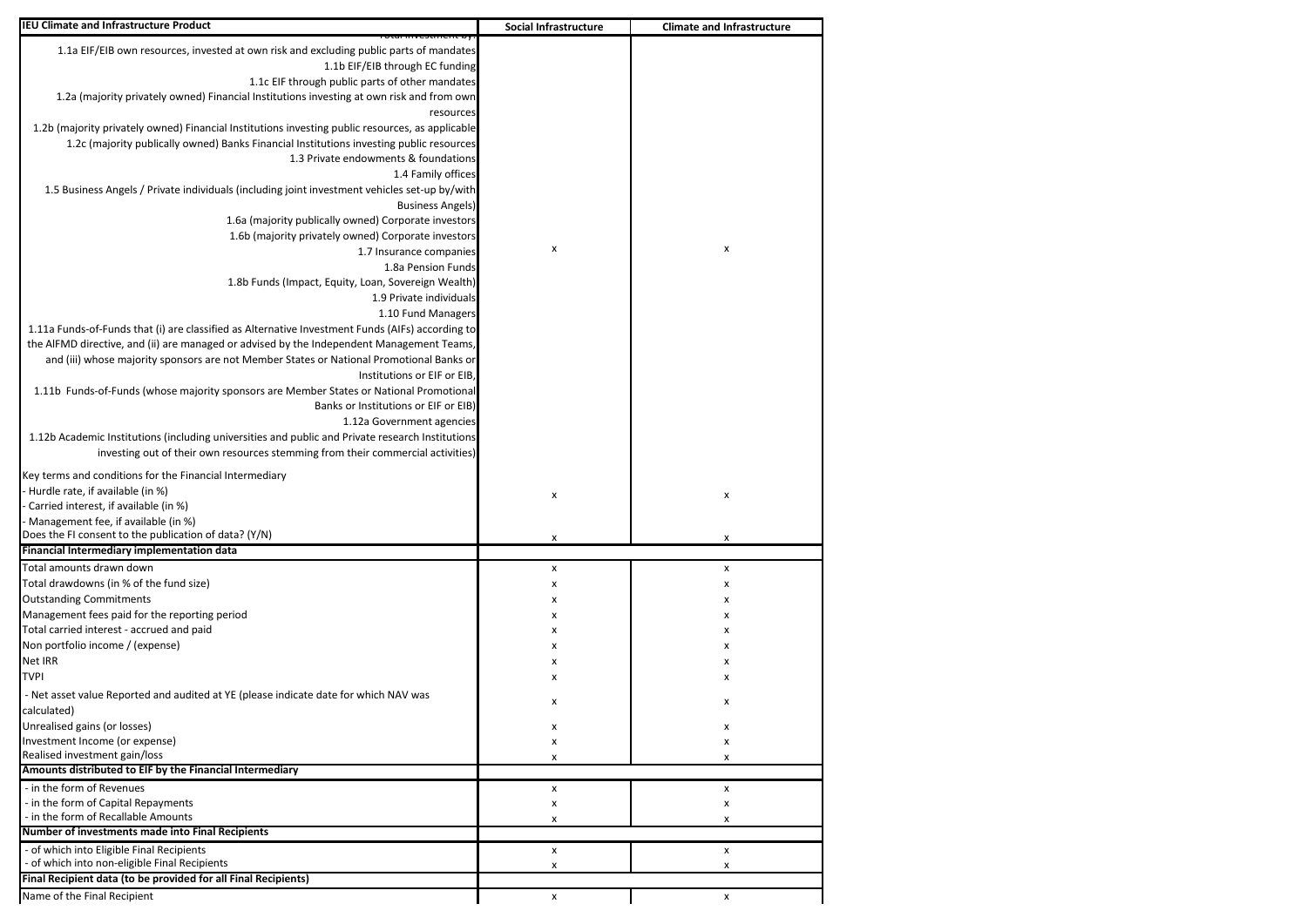| <b>IEU Climate and Infrastructure Product</b>                                                                                              | Social Infrastructure | <b>Climate and Infrastructure</b> |
|--------------------------------------------------------------------------------------------------------------------------------------------|-----------------------|-----------------------------------|
| <b>Fiscal ID</b>                                                                                                                           | x                     | x                                 |
| Legal structure of the Final Recipient                                                                                                     | x                     | x                                 |
| Date of establishment                                                                                                                      | x                     | x                                 |
| Country of establishment of the Final Recipient                                                                                            | x                     | x                                 |
| Eligible Final Recipient? (Indicate YES/NO)                                                                                                | x                     | x                                 |
| NUTS3 of establishment of the Final Recipient                                                                                              | x                     | x                                 |
| Stage of Final Recipient at the time of first investment (e.g. Early-Stage, Expansion and Growth<br>Stage, pre-IPO, IPO, Post-IPO)         | x                     | x                                 |
|                                                                                                                                            | x                     | x                                 |
| Industry sector according to Invest Europe sector classification and NACE4 code<br>If available, URL of the website of the Final Recipient |                       |                                   |
|                                                                                                                                            | x                     | х                                 |
| Target area capturing the Final Recipient (select from list under Target Area) (multi-selection is<br>allowed)                             | x                     | х                                 |
| Number of employees at time of first Investment                                                                                            | x                     | x                                 |
| Turnover at time of first Investment                                                                                                       | x                     | x                                 |
| Date of first investment by the Financial Intermediary                                                                                     | x                     | x                                 |
| Size of the company (small, micro, medium sized, small and large midcap) at the time of first<br>investment                                | x                     | х                                 |
| Annual turnover at time of first investment                                                                                                |                       |                                   |
|                                                                                                                                            | x                     | x                                 |
| Turnover at exit date<br>Total Assets at time of first investment                                                                          | x                     | x                                 |
|                                                                                                                                            | x                     | x                                 |
| Final Recipient status: project? (Y/N)                                                                                                     | x                     | x                                 |
| Final Recipient stage: early stage, growth, or expansion as per Invest Europe classification?                                              | x                     | x                                 |
| Final Recipient status: quoted/unquoted                                                                                                    | x                     | x                                 |
| % of ownership of the Financial Intermediary at time of first investment (and change in % of<br>ownership, if any)                         | x                     | x                                 |
| Status of the Final Recipient (active, sold, written-off, partially written-off)                                                           | x                     | x                                 |
| Company reporting currency                                                                                                                 | x                     | x                                 |
| % ownership (fully deluted)                                                                                                                | x                     | x                                 |
| % of ownership of the Financial Intermediary at exit date                                                                                  | x                     | х                                 |
| Current cost                                                                                                                               | x                     | x                                 |
| <b>Realised cost</b>                                                                                                                       | x                     | x                                 |
| Total original cost                                                                                                                        | x                     | х                                 |
| Total cash proceeds (incl. return of capital, profit and income)                                                                           | x                     | х                                 |
| Fair value                                                                                                                                 | x                     | х                                 |
| Realised investment gain/loss on exit                                                                                                      | x                     | х                                 |
| Realised investment loss (write-off)                                                                                                       | x                     | х                                 |
| Exit route (e.g. by sale, write-off or IPO)                                                                                                | x                     | х                                 |
| Deferred proceeds                                                                                                                          | x                     | x                                 |
| Valuation increase at exit                                                                                                                 | x                     | х                                 |
| Ownership at exit                                                                                                                          | x                     | x                                 |
| Number of employees at exit                                                                                                                | x                     | x                                 |
| <b>EBITDA</b> at exit date                                                                                                                 | x                     | x                                 |
| EV at exit date                                                                                                                            | x                     | x                                 |
| Net income at exit date                                                                                                                    | x                     | x                                 |
| Number of employees                                                                                                                        | x                     | x                                 |
| <b>Total turnover</b>                                                                                                                      | x                     | x                                 |
| <b>Total assets</b>                                                                                                                        | x                     | x                                 |
| Net debt                                                                                                                                   |                       |                                   |
| Total revenue                                                                                                                              | x                     | x                                 |
| EBITDA                                                                                                                                     | x                     | x                                 |
| EBIT                                                                                                                                       | x                     | x                                 |
| Net income                                                                                                                                 | x                     | x                                 |
| Valuation                                                                                                                                  | x                     | x<br>x                            |
|                                                                                                                                            | x                     |                                   |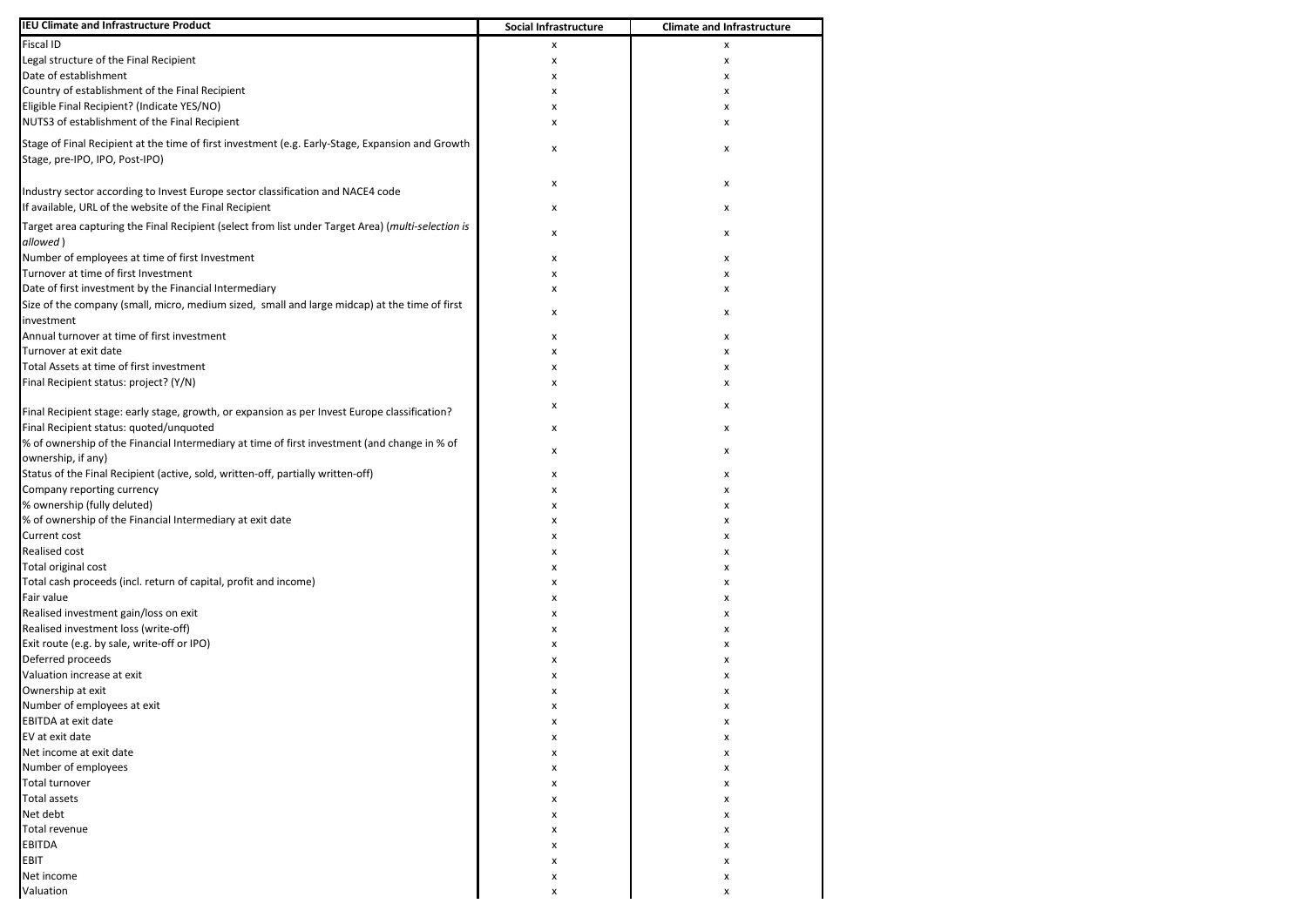| <b>IEU Climate and Infrastructure Product</b>                                                         | Social Infrastructure | <b>Climate and Infrastructure</b> |
|-------------------------------------------------------------------------------------------------------|-----------------------|-----------------------------------|
| Latest financing round                                                                                | x                     | x                                 |
| Latest financing round type                                                                           | x                     | x                                 |
| Pre-money equity valuation at latest financing round*                                                 | x                     | x                                 |
| Post-money equity valuation at latest financing round*                                                | x                     | х                                 |
| Total size of latest financing round*                                                                 | x                     | x                                 |
| Fund's participation in latest financing round (amount)*                                              | x                     | x                                 |
| Financing round details                                                                               | x                     | x                                 |
| Investment supporting climate objectives? (Y/N)                                                       | х                     | x                                 |
| if Y please precise if the investment is supporting the targets on:                                   |                       |                                   |
|                                                                                                       |                       |                                   |
| climate climate change mitigation? (Y/N) - and if Y pls define eligible portion in %                  | х                     | x                                 |
| climate change adaptation? $(Y/N)$ - and if Y pls define eligible portion in %                        | х                     | x                                 |
| water resources? $(Y/N)$ - and if Y pls define eligible portion in %                                  | х                     | x                                 |
| circular economy? ( $Y/N$ ) - and if Y pls define eligible portion in %                               | х                     | x                                 |
|                                                                                                       |                       |                                   |
|                                                                                                       | х                     | x                                 |
| pollution prevention & control? $(Y/N)$ - and if Y pls define eligible portion in %                   |                       |                                   |
|                                                                                                       | х                     | x                                 |
| pollution biodiversity & ecosystems? $(Y/N)$ - and if Y pls define eligible portion in %              |                       |                                   |
| is the investment meeting the sustainable enterprise criteria? $(Y/N)$ - and if Y pls define eligible | х                     | x                                 |
| portion in %                                                                                          |                       |                                   |
| is the investment supporting the capacity and access to supported social infrastructure               |                       |                                   |
| facilities (Y/N):                                                                                     | x                     |                                   |
| - if Y, please select the relevant sector by indicating the Capacity in m2                            | x                     |                                   |
| social housing,                                                                                       | x                     |                                   |
| education                                                                                             | х                     |                                   |
| childcare                                                                                             | x                     |                                   |
| health                                                                                                | x                     |                                   |
| long-term care facilities                                                                             | x                     |                                   |
| facilities for persons with disabilities other than long-term care                                    | x                     |                                   |
| other, please indicate                                                                                | X                     |                                   |
|                                                                                                       |                       |                                   |
| Can the Investment measure any additional renewable and other safe and sustainable zero and           |                       | x                                 |
| low-emission energy generation capacity installed (indicate Y-N) ?                                    |                       |                                   |
| - If Y then precise (in MW):                                                                          |                       | x                                 |
| Can the Investment measure the number of households, number of public and commencial                  |                       |                                   |
| premises with improved energy consumtion classification? (Y/N)                                        |                       | x                                 |
| - If Y then precise the number of households dewlings here:                                           |                       | х                                 |
| - If Y then precise the number of public buidlings here:                                              |                       | x                                 |
| - If Y then precise the number of commercial premises here:                                           |                       | x                                 |
| Can the Investment measure the energy savings generated by the projects? $(Y/N)$                      |                       | x                                 |
| - If Y then precise the number (in kWh per year)                                                      |                       | x                                 |
| Can the Investment measure the green house gas emissions reduced? (Y/N)                               |                       | х                                 |
| - If Y then precise the number (in tCO2-eq/yr)                                                        |                       | x                                 |
| Can the Investment be broken down to indicate the volume in smartening and modernisation/             |                       |                                   |
| sustainable energy                                                                                    |                       | x                                 |
| - If Y then precise:                                                                                  |                       |                                   |
|                                                                                                       |                       | x                                 |
|                                                                                                       |                       |                                   |
| Can the Investment measure the number of households enterprises or public buildings with              |                       | x                                 |
| Broadband access of at least 100Mbps, upgreadable to gigabit speed? (Y/N)                             |                       |                                   |
| - If Y then precise the number here:                                                                  |                       | x                                 |
| Can the Investment measure the number of WiFI spots created? (Y/N)                                    |                       | x                                 |
| - If Y then precise the number here:                                                                  |                       | x                                 |
| Is the investment relevant to TEN-T? (Y/N)                                                            |                       | x                                 |